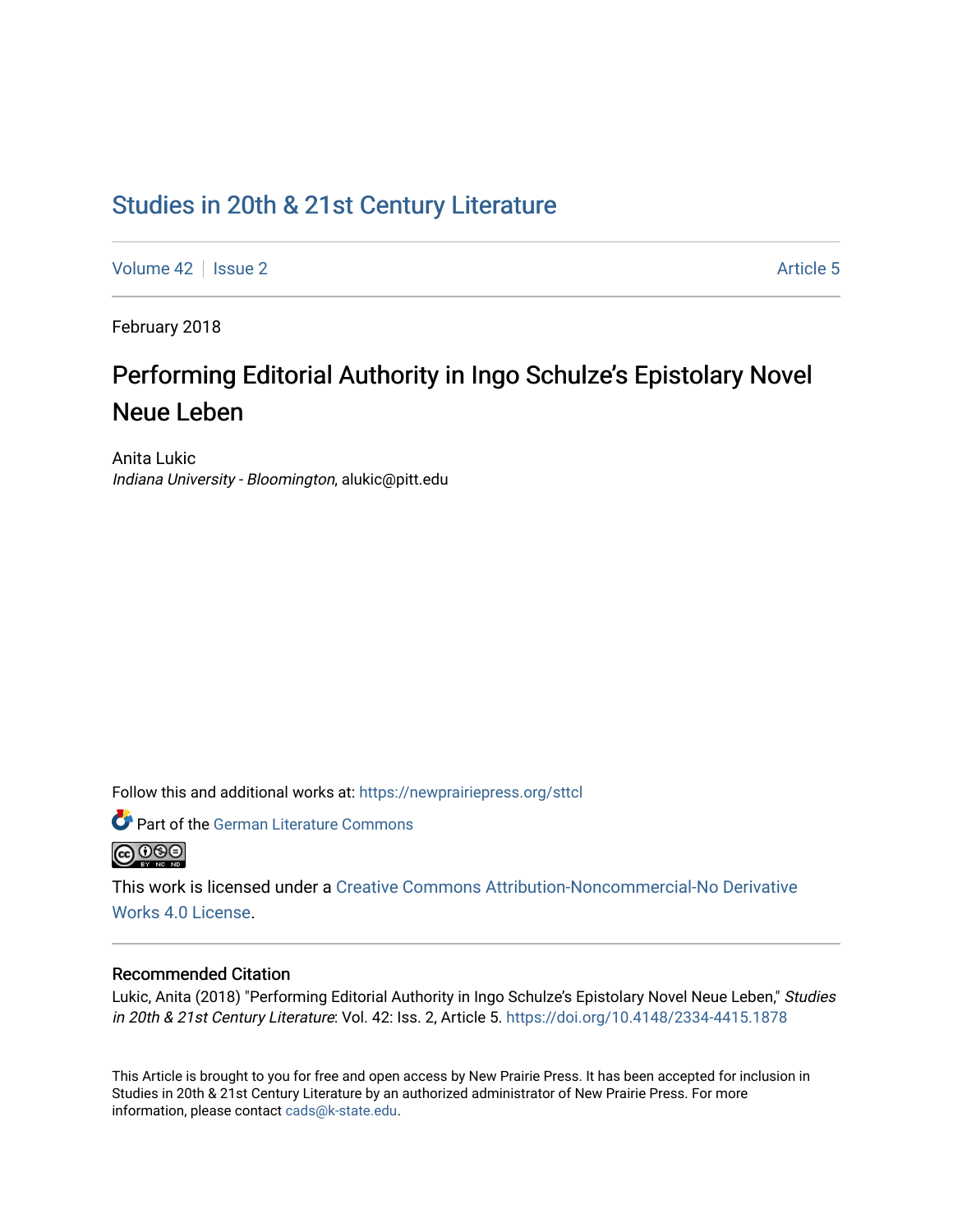# Performing Editorial Authority in Ingo Schulze's Epistolary Novel Neue Leben

# **Abstract**

In this article, I argue that Ingo Schulze's novel Neue Leben (New Lives, 2005) experiments with new forms of omniscient narration. Following the work of Paul Dawson, I show that the editor figure performs his authority as a public intellectual through the commentary he provides for the letters written by Enrico Türmer. The footnotes that the editor adds can be divided into two categories. In explanatory footnotes, the editor crosschecks Enrico's references to the GDR against extra-fictional information that readers may find in newspapers, reference books, and other sources. By linking the fictional and extra-fictional discourse through his commentary, the editor becomes a public intellectual in Dawson's sense. The critical footnotes problematize the editor's role as a public intellectual, however, because they cite fictionalized documents and witness accounts. The editor runs up against a limit in his performance of narrative authority by referring to extra-fictional information, namely the fact that Enrico, as an individual, has said and done many things that left no documentary trace. The tension that the explanatory and critical footnotes produce in the figure of the editor is built into the epistolary novel, although Schulze exploits this tension to a far greater degree than anyone else. Schulze's innovation within the epistolary novel is not purely formal, however. The explanatory and critical footnotes reveal the editor's precarious status as he treads the line between private and public history.

## Keywords

omniscient narration, omniscient narrator, omniscience, Wenderoman, epistolary novel, GDR, Schulze, Neue Leben, Dawson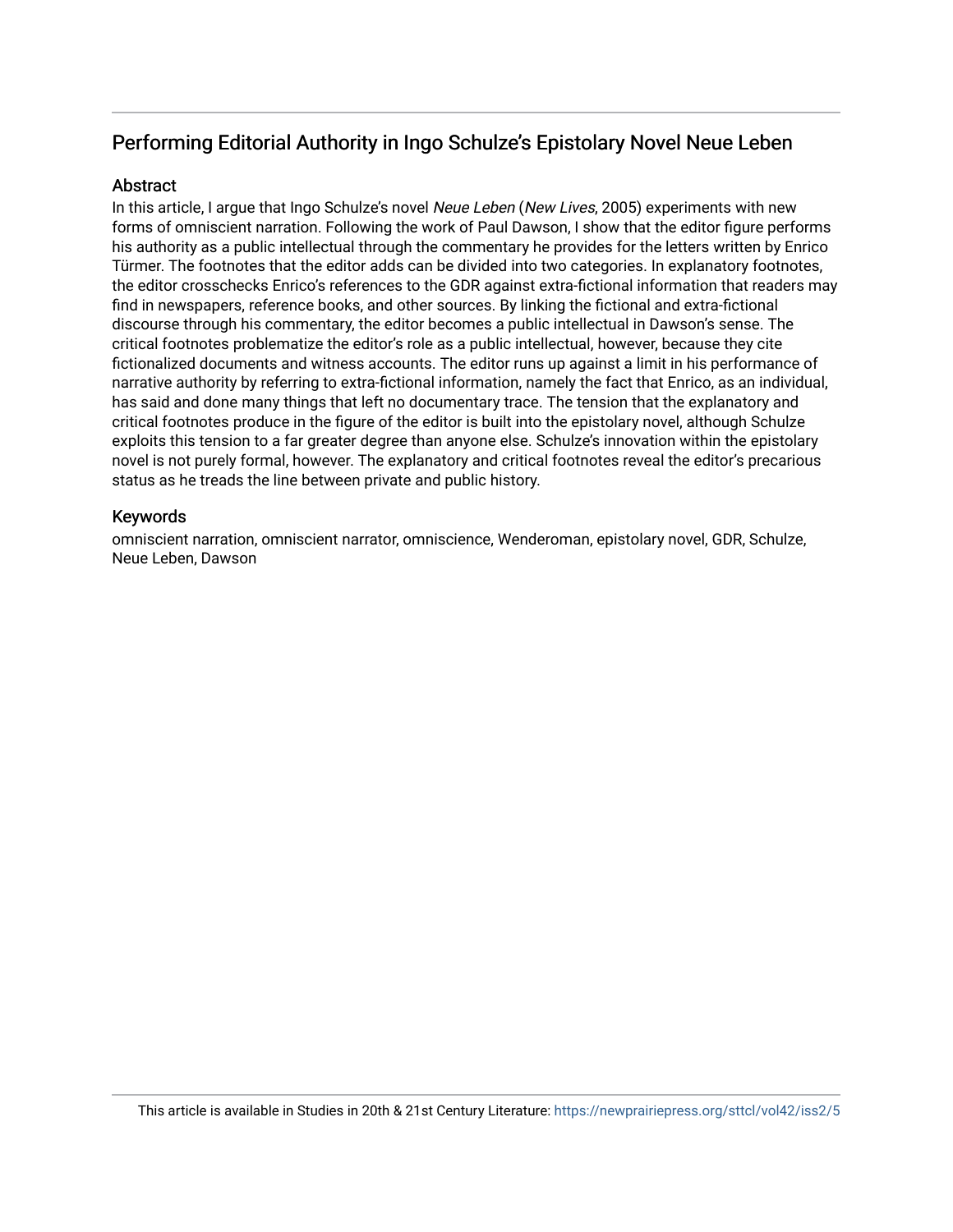# **Performing Editorial Authority in Ingo Schulze's Epistolary Novel**  *Neue Leben*

# Anita Lukic *University of Pittsburgh*

One of the most obvious eccentricities in Ingo Schulze's epistolary novel, *Neue Leben* (*New Lives*, 2005), is the inclusion of an immense number of footnotes—380, to be exact. Although footnotes are a common feature of epistolary novels, their excessive use in *Neue Leben* complicates their relationship to the letters they gloss and calls for a reevaluation of the editor figure.<sup>1</sup> In earlier epistolary novels, the editor used footnotes sparingly to explain omissions—if, for instance, people were still alive who could be affected—or interventions, for example, if letters were missing.<sup>2</sup> The editor in *Neue Leben* addresses a different set of problems. He assumes a wide range of explanatory and critical functions as part of his relationship to the implied reader and to the letter writer Enrico Türmer. At stake in both relationships, I argue, is the editor's performance of authority as a new type of omniscient narrator: first, as a self-appointed expert on the German Democratic Republic (aka East Germany), and, second, as a more reliable narrator of the fictional world than the letter writer Enrico. The editor's questionable status as a figure of authority explains the strong reactions he has elicited from critics who have commented on his personality without contextualizing it within current narratological trends. $3$ 

In what follows, I read the figure of the editor and his footnotes as symptomatic of the contemporary shift towards omniscient narration, which Paul Dawson describes in *The Return of the Omniscient Narrator* (2013). Dawson argues that several important Anglo-American novelists have recently turned towards omniscient narration to reclaim their lost cultural authority. They stylize their narrators as public intellectuals who perform—rather than simply assume their narrative authority in the extra-textual commentary they provide for the fictional world. The use of extra-textual discourse has allowed contemporary novelists to legitimize their claims to authority and to set themselves apart from their eighteenth- and nineteenth-century predecessors. Dawson specifies four types of narrators who appear omniscient because of their extra-textual commentary: the ironic moralist, the literary historian, the pyrotechnic storyteller, and the immersion journalist and social commentator. Schulze's editor, I argue, fits the mold of the last type: as a journalist-turned-editor, he provides extensive commentary for the letters written by Enrico to make them more accessible to younger readers.

The editor comments on a total of eighty-two letters that Enrico wrote between January 6 and July 11, 1990 to his sister Vera, friend Johann, and lover Nicoletta. The letters treat two important periods in Enrico's life: his contemporary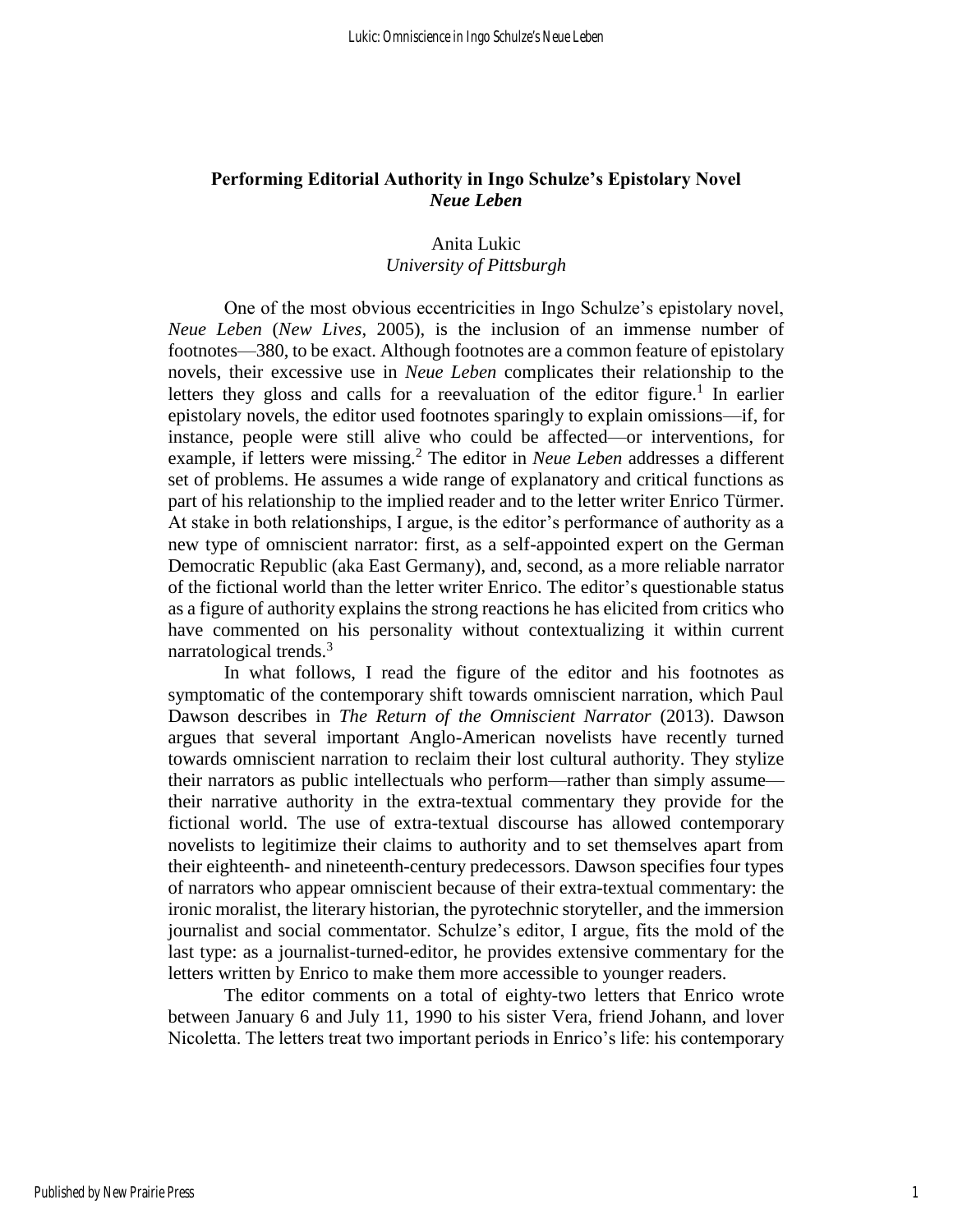activities as owner of an advertising paper during German reunification and his childhood and coming of age in the GDR before the fall of the wall. The footnotes that the editor appends to the letters can be divided into two categories based on the information they provide and the authority they claim. In explanatory footnotes, the editor crosschecks Enrico's references to the GDR against extra-textual information that readers may find in newspapers, reference books, and other kinds of public records. By linking the fictional and extra-textual discourse through his commentary, the editor becomes a public intellectual in Dawson's sense: he provides readers with legitimate forms of knowledge and himself with the authority to address them. In critical footnotes, however, the editor reaches a limit in his performance of authority: he cannot refer to such extra-textual information, because Enrico has said and done many things that left no documentary trace. This forces the editor to call upon further fictional sources to correct Enrico's account, which complicates his relationship to Enrico and compromises his role as a public intellectual. The editor acts then as another letter writer—like Enrico—who presents readers with his own first-person account of the events immediately before and after reunification.

The tension that the explanatory and critical footnotes produce in the figure of the editor is built into the epistolary novel, although Schulze exploits it to a far greater degree than previous authors. In its eighteenth-century heyday, the epistolary novel tended to include multiple first-person narrators, which granted the editor the advantage of having belated access to the other letter writers' perspectives. In an interview with Uta Beiküfner, Schulze confirms this traditional role of the editor figure: "Der Herausgeber ist eine Figur wie die anderen . . . . Der Leser soll wissen, dass es nirgendwo in diesem Buch einen festen Grund gibt, auch dort nicht, wo Ingo Schulze darunter steht. Dem ist womöglich am wenigsten zu trauen" (23) 'The editor is a character just like the others . . . . The reader should know that there is no firm ground in this book, not even there, where Ingo Schulze stands. He is probably the least trustworthy.' <sup>4</sup> Schulze's assessment of the editor presents only one aspect of his role, however: while the critical footnotes generate the mistrust that conflicting reports usually produce, the explanatory footnotes realize a potential inherent in the editor figure since Samuel Richardson, whose novels shaped the public discourse in England after the Glorious Revolution.<sup>5</sup> Schulze's editor tries to establish a similar ideological coherence for German reunification in his role as a public intellectual—"intellectual" insofar as he demonstrates his knowledge of the East German past, and "public" insofar as he wants to inform a broad readership about it.

Schulze's innovation in the epistolary genre is not purely formal. As one of Germany's best-known novelists to write about German reunification, he is nonetheless skeptical about the possibility of constructing an overarching narrative about that time period. The difficulty stems from the distinction between private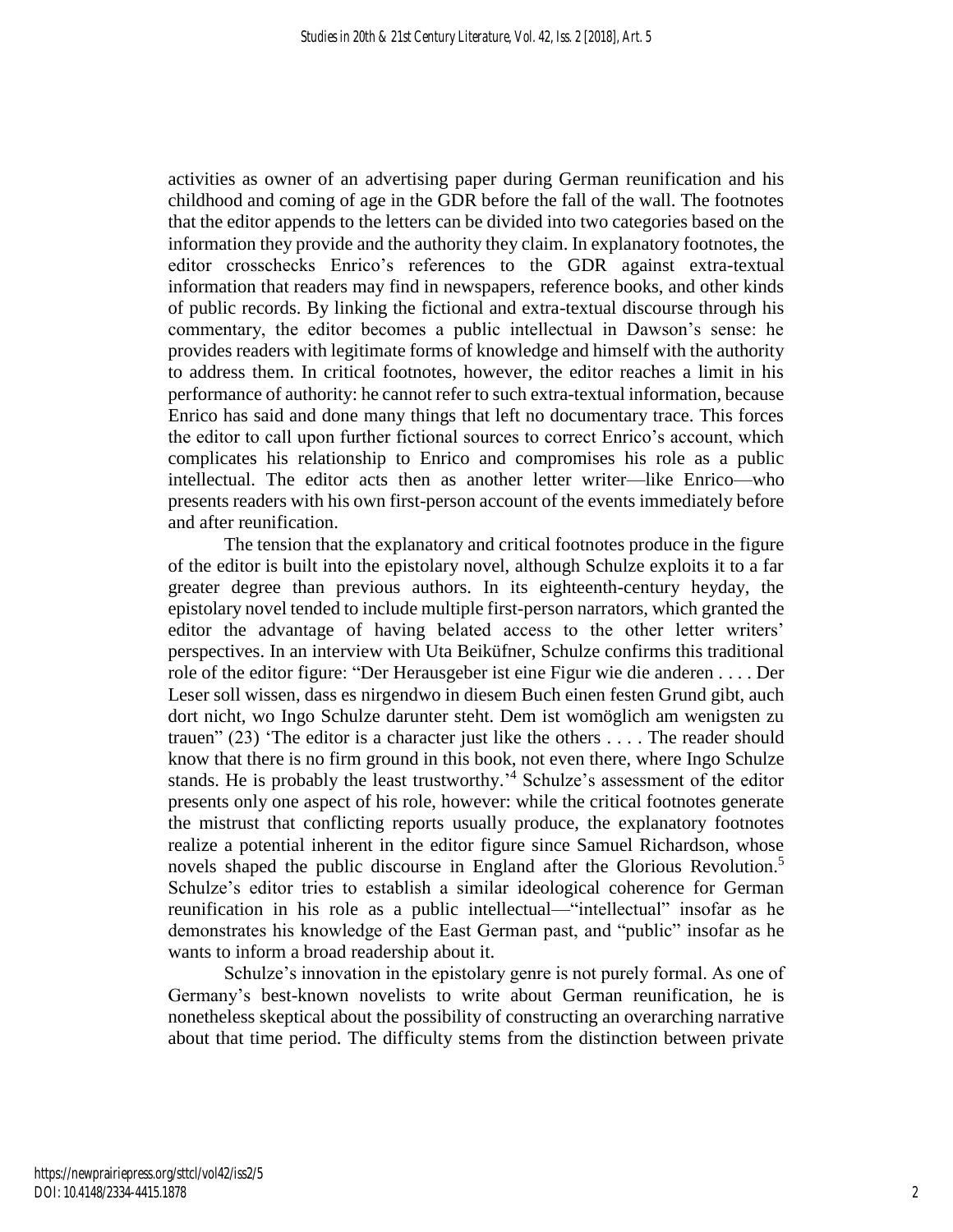and public history: in whose name is such an overarching narrative told, and to whom? By including both explanatory and critical footnotes in *Neue Leben*, Schulze thematizes this difficulty by means of the editor's questionable performance as a public intellectual. The editor reads Enrico's letters as part of a larger history but finds himself constrained by the fact that not everything in the letters can be crosschecked against a public record. This leads him to move freely between the fictional and extra-textual discourse. In order to make this argument, I will first look at Dawson's discussion of omniscient narration, then analyze the function of the novel's footnotes, and finally consider the epistolary genre and Schulze's innovation within it. Out of this analysis I will show how Schulze's novel can help us re-think the contested terrain of the *Wenderoman* (novel about German reunification).

The Return of Omniscient Narration in Contemporary Fiction

There has been controversy recently in the field of narratology concerning the utility of the concept of omniscient narration. In a 2004 article entitled "Omniscience," Jonathan Culler argues that literary scholars drop the term altogether due to its imprecision. Dawson acknowledges Culler's criticism in his aforementioned book, *The Return of the Omniscient Narrator*, but reintroduces the term with qualifications. This allows him to talk about omniscient narration as a contemporary phenomenon that addresses a specific set of problems, namely, the fragmentation of the public sphere and the decline of the cultural capital of literature. A close examination of the traditional features of omniscient narration reveals not only the imprecision of the term, as Culler understands it, but also its inadequacy for describing the performance of authority in the twenty-first century, as Dawson suggests.

In "Omniscience," Culler distinguishes four features that he believes literary scholars mistakenly label with the term omniscience:

(1) the performative authoritativeness of many narrative declarations, which seem to bring into being what they describe; (2) the reporting of innermost thoughts and feelings, such as are usually inaccessible to human observers; (3) authorial narration, where the narrator flaunts her god-like ability to determine how things turn out; and (4) the synoptic impersonal narration of the realist tradition. (26)

For Culler, all of these features are distinct from each other, and literary scholars who apply the term omniscience to any one of them simply conflate their individual characteristics. Furthermore, Culler argues that the term, with its theological overtones, is not really appropriate for designating features that are the result of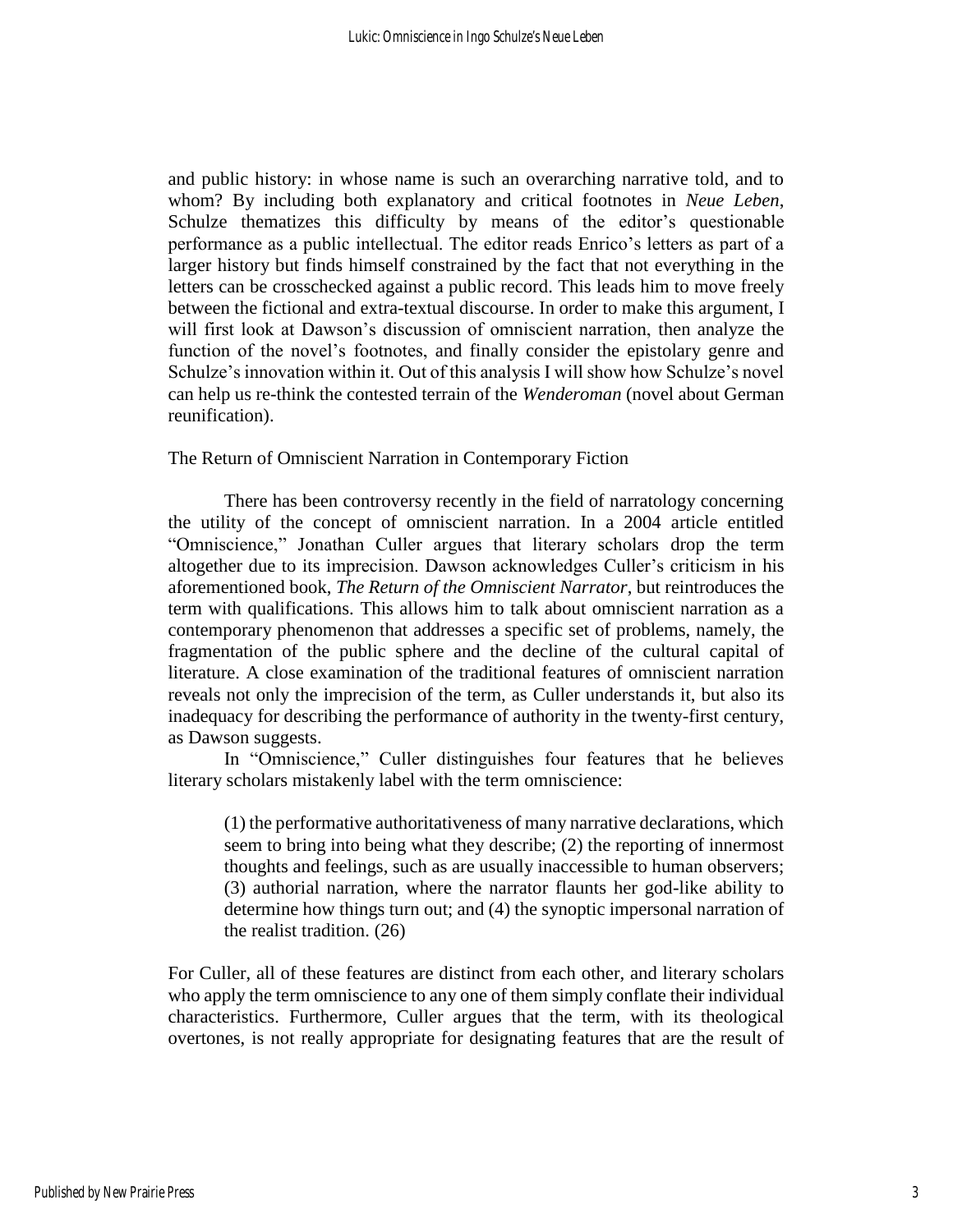convention. The first two features—narratorial knowledge of the story world and characters' thoughts and feelings—are constitutive of all fiction writing, and readers accept them as part of the reading experience (28). Culler claims that literary scholars describe the last two characteristics—the narrator's metafictional comments about the story world and universalizing reflections on human nature most commonly with the term omniscience. His case against metafictional commentary is not fully clear, as he considers it too theologically complex for his essay (30).<sup>6</sup> He dismisses universalizing comments as a form of omniscient narration because people in the real world make such statements all the time, despite their limited point of view (31). Because none of the features mentioned above evokes omniscience by itself, and the term omniscient narration masks their conventional nature, Culler calls for a new set of narratological terms that would set them apart and more accurately reflect their functions in the text.

Dawson intervenes in this debate by arguing that the term, with its evocation of authority, is still useful for contemporary fiction, although in modified form. The major point of departure for Dawson's discussion of omniscience is the question of authorship and its relationship to authority. Dawson claims that the cultural authority of novelists has declined over the years, thus requiring a new projection of authorship:

The figure of authorship associated with the favored narrative voice of modernism, the Flaubertian/Joycean impersonal artist laying bare the psychological interior of characters, today seems a less viable trope than that of the author as an intellectual intervening in contemporary cultural debates. Contemporary omniscient narrators perform this trope most overtly, and one way to understand the difference between classic and contemporary omniscience lies in the different figures of authorship they project, not just as an artist in the literary field, but as an intellectual in the broader public sphere. (14)

Taking the author's status in the public sphere into consideration allows Dawson to differentiate between old and new forms of omniscience. The classic omniscient narrators of the Realist tradition understood themselves primarily as artists who were confined to their fictional worlds. They did not participate in larger public debates, as contemporary omniscient narrators do today by taking on the additional role of the public intellectual, who, according to Dawson, "is able to speak to a general audience on a range of public issues from a base of specific disciplinary expertise" (15). The emergence of contemporary omniscience is not accidental. Dawson argues that it follows from the lack of social consensus and the diminishing status of literature in advanced capitalism. Contemporary novelists react against this perceived lack of authority by creating omniscient narrators who extend their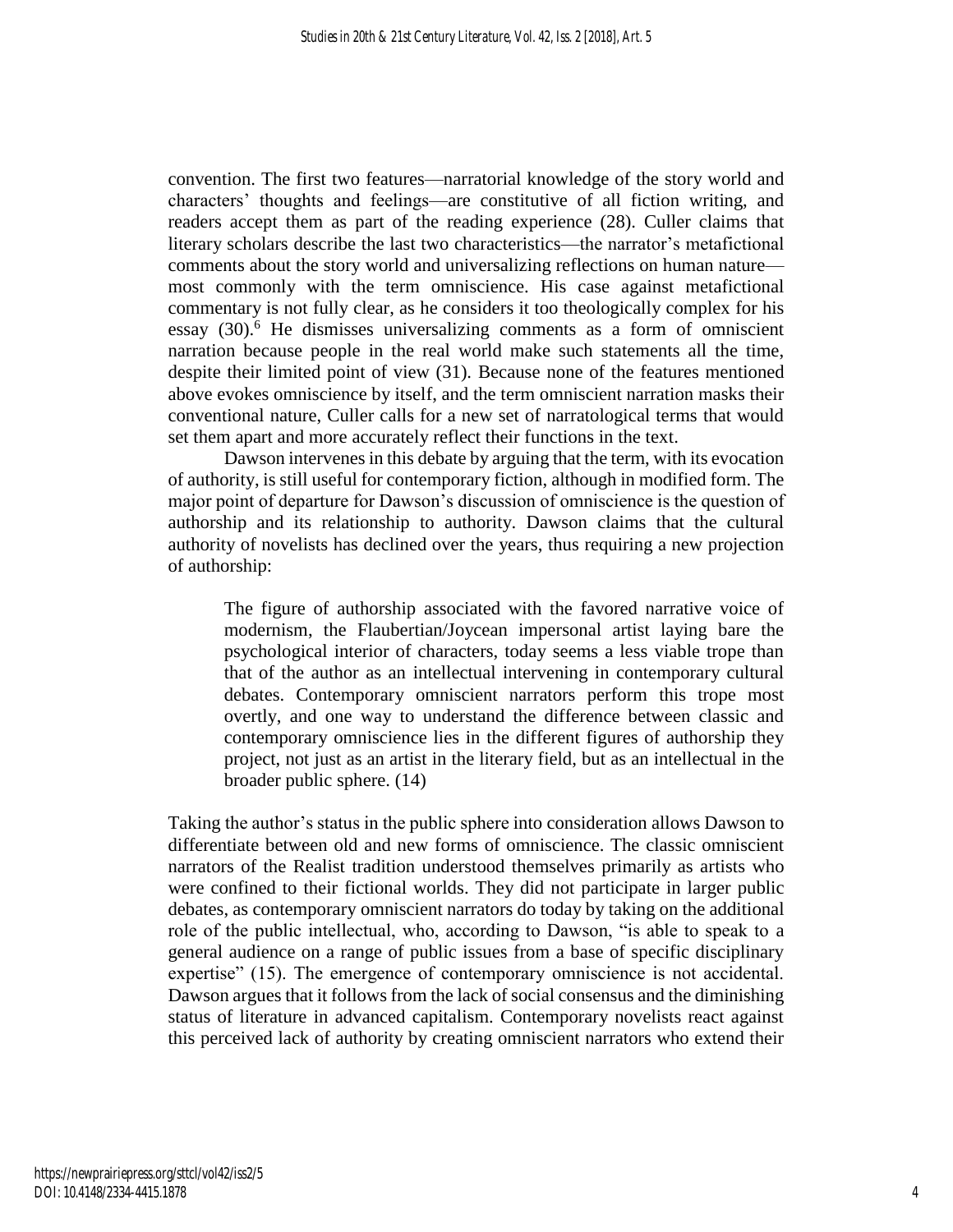reach into the public sphere through their intrusive commentary (22). From his study of Anglo-American novels, he identifies the four types of public intellectuals mentioned above. Although Dawson does not include the figure of the editor in his list, Schulze's editor, I argue, performs his narrative authority similarly by means of the intrusive commentary in the footnotes that he appends to Enrico's letters. These footnotes reveal a desire both to write an authoritative account of German reunification and to show the limits of such an undertaking, both of which have made the *Wenderoman* an elusive quest for generations of German writers.<sup>7</sup>

## Schulze's Editor as a New Type of Omniscient Narrator

The editor claims for himself the status of a public intellectual by means of the footnotes that he provides for Enrico's letters, although his practice eventually undermines this claim. In the preface to *Neue Leben*, he explains the purpose of the footnotes: "Die Fußnoten sollen die Lektüre erleichtern. Was dem einen oder der anderen überflüssig erscheinen mag, werden gerade jüngere Leser dankbar zur Kenntnis nehmen" (11) 'The footnotes are meant to facilitate the reading experience. What may seem superfluous to some will be greeted with thanks by other, particularly younger, readers' (xii). The editor justifies his interventions on account of younger readers, who, he assumes, have little or no knowledge of the GDR. A careful survey of the 380 footnotes reveals, however, that the editor's interventions are not all the same. While many of the footnotes make the reading of Enrico's letters easier by contextualizing them with extra-textual information, some of the footnotes perform a more critical function. The editor criticizes Enrico's descriptions of events when he cannot crosscheck the details or when he cites sources that contradict Enrico. The problem, of course, is that Enrico is not a public figure, and the letters are not public documents that can be held up to the same criteria of truth as other public records. The editor thus overreaches his authority and compromises his status as a public intellectual when he holds Enrico's descriptions up to the standards of historical inquiry.

The editor performs his role as a public intellectual most convincingly in explanatory footnotes. In these footnotes he addresses his younger readers' presumed lack of knowledge by providing them with extra-textual information they might find in reference books. For example, when Enrico calls Altenburg's towers "Barbarossas Rote Spitzen" (17) 'Barbarossa's Red Tips' (6), the editor feels called upon to explain the meaning of this colloquialism in an early footnote in the novel: "Wahrzeichen von Altenburg. Von dem unter Kaiser Barbarossa gegründeten Kloster sind nur die beiden Ziegeltürme erhalten, die angeblich die roten Bartspitzen des Kaisers symbolisieren sollen" (17) 'Altenburg's hallmark. All that is left of the convent founded during the reign of Kaiser Friedrich Barbarossa are two brick steeples that are said to symbolize the tips of the kaiser's red beard' (6).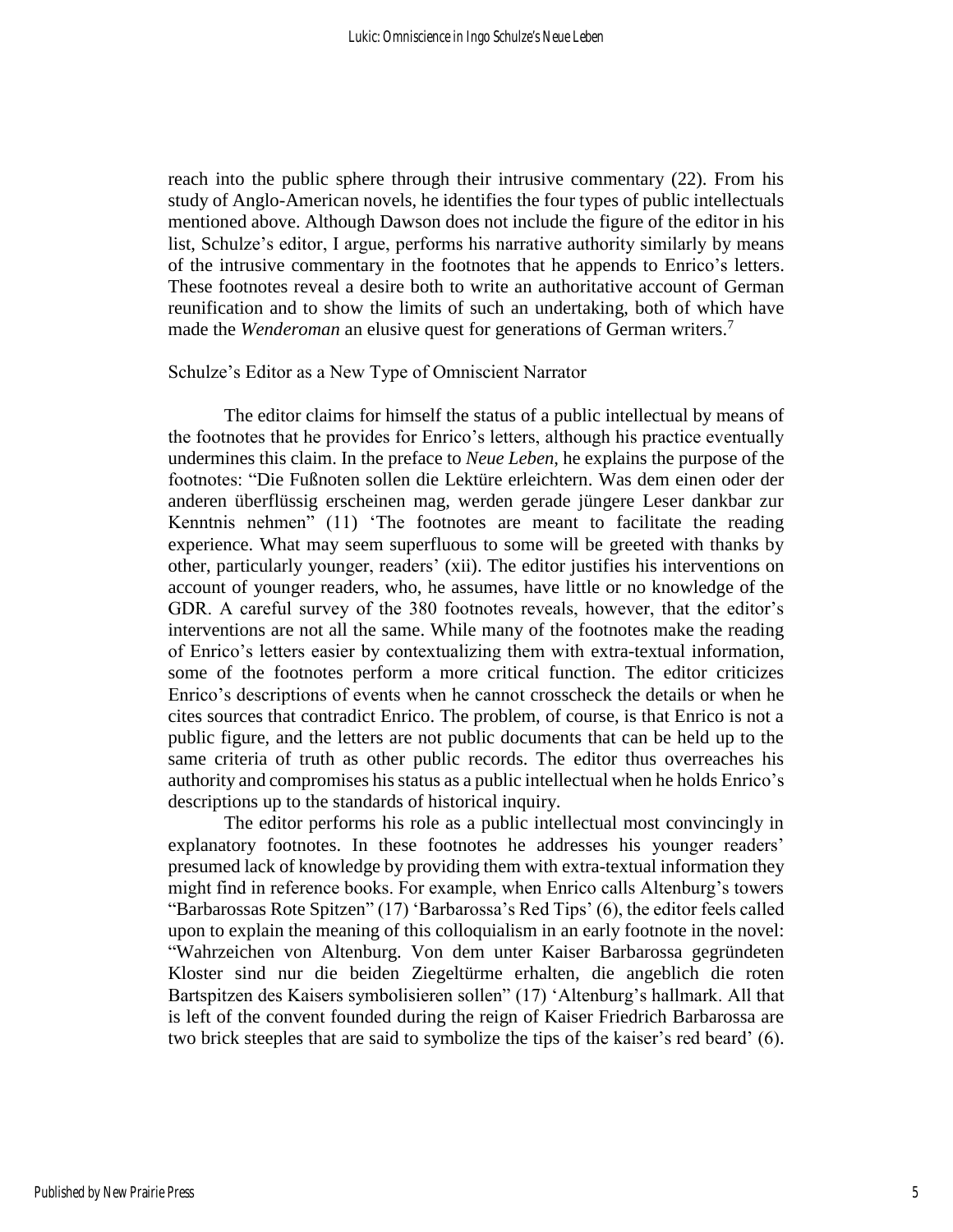The editor unpacks Enrico's shorthand by offering a quick history of the towers that one finds, for example, in a tourist guidebook, such as *Baedeker Reiseführer*  Thüringen ('Baedeker Travel Guide Thuringia').<sup>8</sup> In such footnotes, the editor proves himself reliable in his use of facts to expand the informational content of Enrico's letters.

The editor's assumption that younger readers will not understand GDR references is most strongly borne out in his footnotes commenting on the letters Enrico writes to his West German lover Nicoletta. In one such letter, Enrico explains that his family kept cans that had arrived from West Germany in the basement and cites the popular East German TV show *Willi Schwabes Rumpelkammer* (*Willi Schwabe's Attic*).<sup>9</sup> "Oft stieg ich in den Keller wie Willi Schwabe in seine Rumpelkammer—sagt Ihnen Willi Schwabe etwas?" (136) 'I would often go down into the cellar just like Willi Schwabe entering his attic does the name Willi Schwabe mean anything to you?' (92). The editor picks up on Enrico's cue that someone who did not grow up in East Germany will not know who Willi Schwabe is and provides the following footnote: "'Willi Schwabes Rumpelkammer'—DDR-Fernsehsendung. Am Anfang jeder Sendung stieg Willi Schwabe mit einer Laterne in der Hand zu einer Art Dachboden hinauf. Dabei wurde als Melodie 'Tanz der Zuckerfee' aus Tschaikowskis *Der Nussknacker* gespielt" (136) '*Willi Schwabe's Attic*—an East German television program. At the beginning of each episode Willi Schwabe, with lantern in hand, would climb the stairs to a kind of storage room. The background music was the 'Dance of the Sugarplum Fairy' from Tchaikovsky's' *Nutcracker*' (92). Interventions like this one provide details of everyday life in East Germany to readers likely ignorant of them. By taking up Enrico's concern that Nicoletta understand him as a child of GDR culture, the editor legitimizes himself as a necessary mediator between the content of Enrico's letters and a contemporary audience.

Sometimes, however, the editor provides more than just the information necessary to understand the immediate context. In the following example, he merely seeks to confirm Enrico's narration of events. In a letter dated January 13, 1990, the editor verifies Enrico's claim that Václav Havel's picture was printed on the front page of *Neues Deutschland* (*New Germany*), the official newspaper of the GDR government: "Václav Havels erste Auslandsreise als Präsident führte ihn in die DDR, dann nach München" (18) 'Václav Havel's first foreign trip as president of Czechoslovakia took him to the GDR, then to Munich' (7). The edition of *Neues Deutschland* that appeared on January 3, 1990 indeed contains a picture of Havel on its front page and an article announcing his visit to West Germany (Reinert and Kalbel 1). Like the previous footnotes, this one contains extra-textual information, but its purpose has changed. It no longer aims to expand but rather to confirm the informational content of Enrico's letters. This is also the case when Enrico explains to Nicoletta that his mother wanted to go to Bavaria after the fall of the Berlin Wall,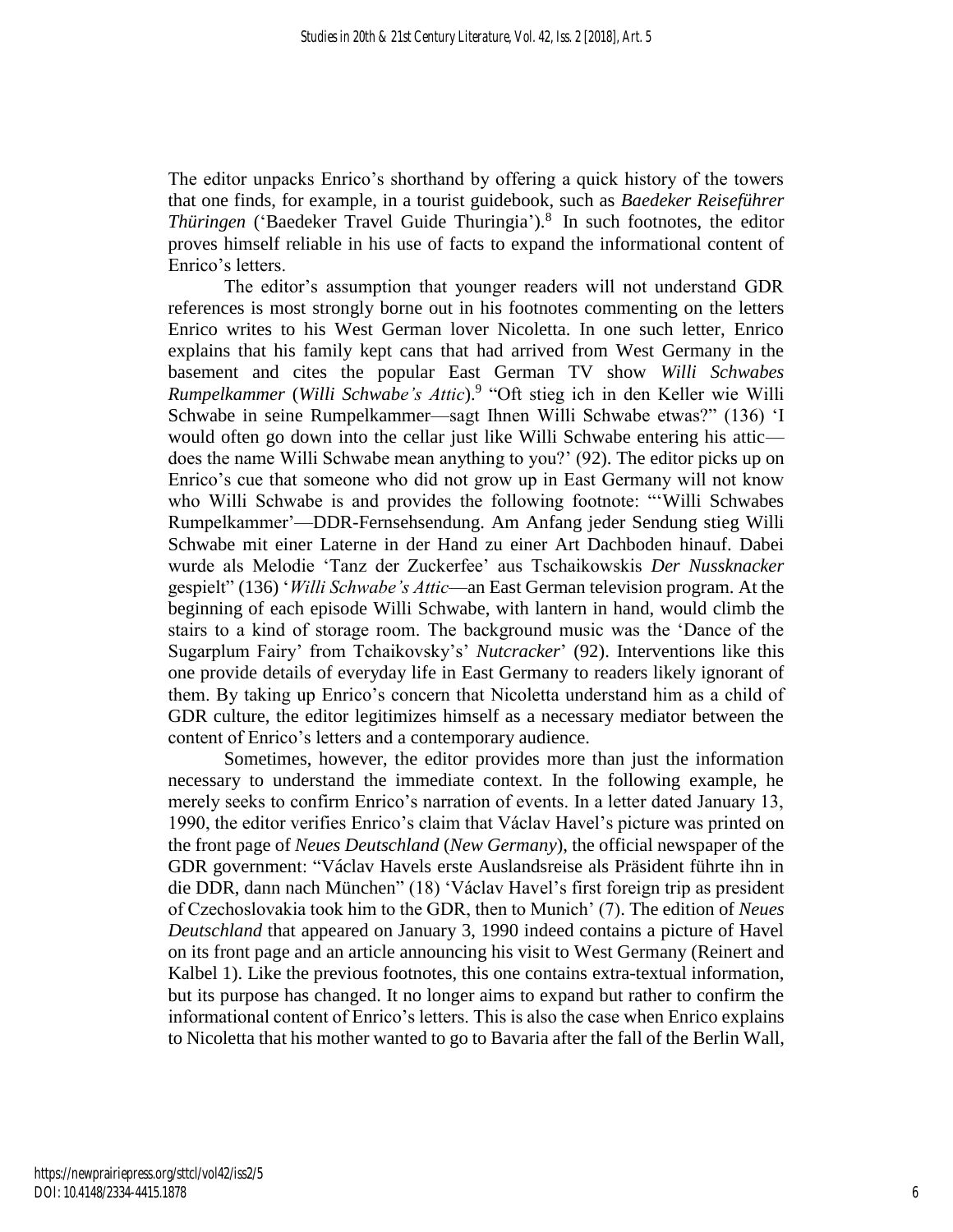"weil dort das Begrüßungsgeld am höchsten sei" (573) 'because the "welcome money" was highest there' (411). By using the German subjunctive form of "to be" (*sei*), Enrico only reports his mother's claim but does not actually confirm it himself. Instead, the editor does it for him in a footnote: "In Bayern betrug das Begrüßungsgeld in der Regel 140 DM statt der sonst üblichen 100 DM" (573) 'In Bavaria the "welcome money" was normally set at 140 DM, rather than the usual 100 DM' (411). The editor quotes the actual amount of money that the government distributed to East Germans after reunification, but does not thereby provide readers with additional information; instead, he verifies what is merely alleged in Enrico's telling.<sup>10</sup> The shift from contextualizing to authenticating Enrico's letters forces them to take the form of public records. In this way, the editor gives Enrico's descriptions the imprimatur of verifiable facts.

This approach to Enrico's letters allows the editor to treat them more critically when they fail to conform to his expectations of verifiability. The editor insinuates in these cases that Enrico cannot be trusted, because his claims cannot be corroborated by any external evidence. For example, in a letter to his friend Johann, Enrico claims that Nicoletta had helped him at the newspaper. The editor's footnote about Nicoletta's involvement with the newspaper reads: "Darin muss man wohl eher einen Wunsch oder eine Hoffnung sehen. Es bleibt unklar, was [Enrico] T. damit meinte. Veröffentlichungen von N. H. [Nicoletta] über das 'Altenburger Wochenblatt' sind nicht bekannt" (139) 'This surely must either be a wish or a fond hope. It is quite unclear what [Enrico] T. meant by this. There is no record of anything by N. H. [Nicoletta] ever being published in the *Altenburg Weekly*' (94). The editor refers to Enrico's claim as "a wish or fond hope" because he cannot find any evidence of Nicoletta's contributions to the newspaper in the archives. This conclusion, and his bafflement—"it is quite unclear"—are pretenses. Enrico does not claim that Nicoletta writes for the paper, only that she has done much for it. The editor chooses to look for a particular kind of documentary evidence and then claims that Enrico must be lying when he cannot find it. The expectation that Enrico's letters can be authenticated by other sources narrows the editor's ability to read the letters as private documents. This is the beginning of the process whereby the editor undermines his own authority as a public intellectual by confusing the bounds between private and public history.

Not only matters of fact cause the editor to look for external evidence; he also suspects Enrico's impressions of events to be distorted or false. This leads him to call on fictional rather than extra-textual sources for some of his footnotes, which only further undermines his status as a public intellectual. For instance, in a letter to Johann about a recent performance of Boniface's Christianization of the Germanic pagans by an amateur theater troupe, Enrico states that the scene in which Boniface fells the Donar oak is very moving: "Als er die Axt unter seinem Gewand hervorholte und emporhielt, erhoben sich Jammern und Wehklagen. Die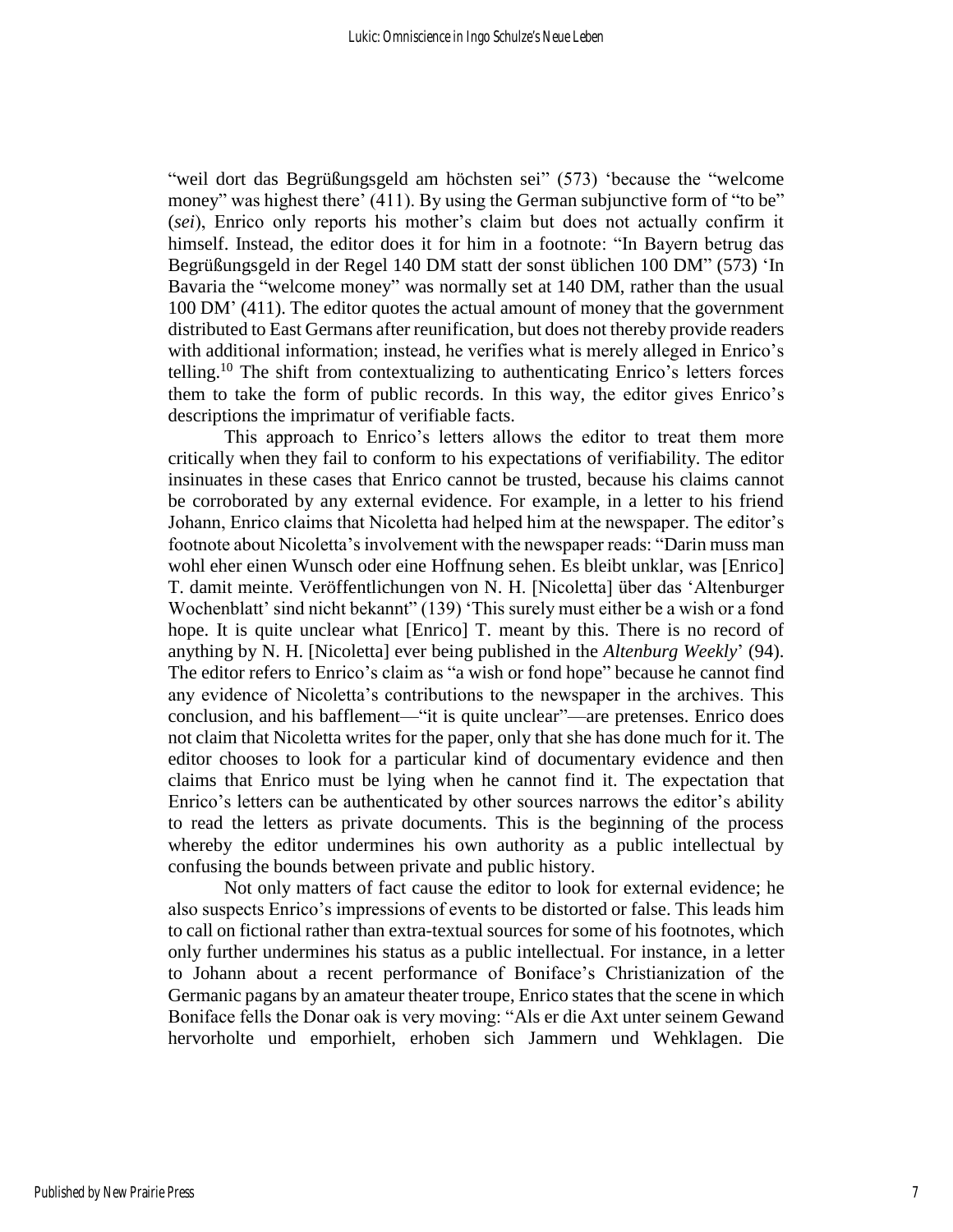Bemühung war dilettantisch, die Wirkung enorm" (644) 'When he pulled out an ax from under his robe, they lifted their voices in wails of lamentation. Their efforts were amateurish, but the effect was tremendous' (462). The editor responds to Enrico's description with the following footnote: "Außer [Enrico] T.s Bericht im *Sonntagsblatt Nr. 2* und einem eher zusammenfassenden Artikel in *Der Bonifatiusbote Nr.1* sind keine weiteren schriftlichen Zeugnisse bekannt. Allerdings stimmen die Aussagen der Augenzeugen alle darin überein, dass die Wirkung der Aufführung tatsächlich 'enorm' gewesen war" (644) 'Beyond [Enrico] T.'s own article in the *Sunday Bulletin*, no. 2, and a more general summary in the *Bonifatiusbote* [Boniface Messenger], no. 1, no other written accounts of the episode have been located. Eyewitnesses, however, are unanimous in reporting that the effect of the performance was indeed 'tremendous'' (462). The purpose of this footnote is not to confirm the reality of the performance but rather Enrico's experience of it. The editor explicitly questions his credibility as an eyewitness and searches for "other written accounts" that could confirm his write-up. Only after consulting other eyewitnesses does the editor concede that the effect was "indeed 'tremendous.'" Ironically, the editor calls upon unverifiable eyewitnesses to crosscheck Enrico's account. This marks a change in his approach to the letters: initially, he was the guarantor of a coherent fictional world that also encompassed historical facts; now, his obsession with Enrico's unreliability has paradoxically made him an unreliable source.

The editor's gradual use of fictional sources changes his status within the novel. He no longer stands outside it, providing extra-textual commentary for Enrico's letters, but instead becomes a competing first-person narrator. In this new role, he uses critical footnotes as a vehicle to convey his version of events. He even draws attention to his own fictionality in a footnote he adds when Enrico writes about his experiences at an October 1989 demonstration in Leipzig calling for more democracy and freedom in East Germany. "Ich zählte zu den ersten, die gingen, und sah, wie klein die Welt der Demonstranten war, wie wenige Schritte ausreichten, um in die vertrauten Kulissen, in das alte liebgewonnene Stück zurückzukehren" (447) 'I was among the first to leave, and saw how small the world of the demonstrators was, how few strides it took to return to familiar scenery, to the old play of which we had grown so fond' (319). The editor objects in the footnote:

[Enrico] T. verschweigt hier, wissentlich oder nicht, dass sich die Auseinandersetzungen zwischen Demonstranten und Polizei an diesem Tag noch zuspitzten und gewalttätig endeten. Genaueres über die weiteren Ereignisse vgl. *Rabet oder Das Verschwinden einer Himmelsrichtung* von Martin Jankowski, S. 155 ff., wo u.a. beschrieben wird, warum und unter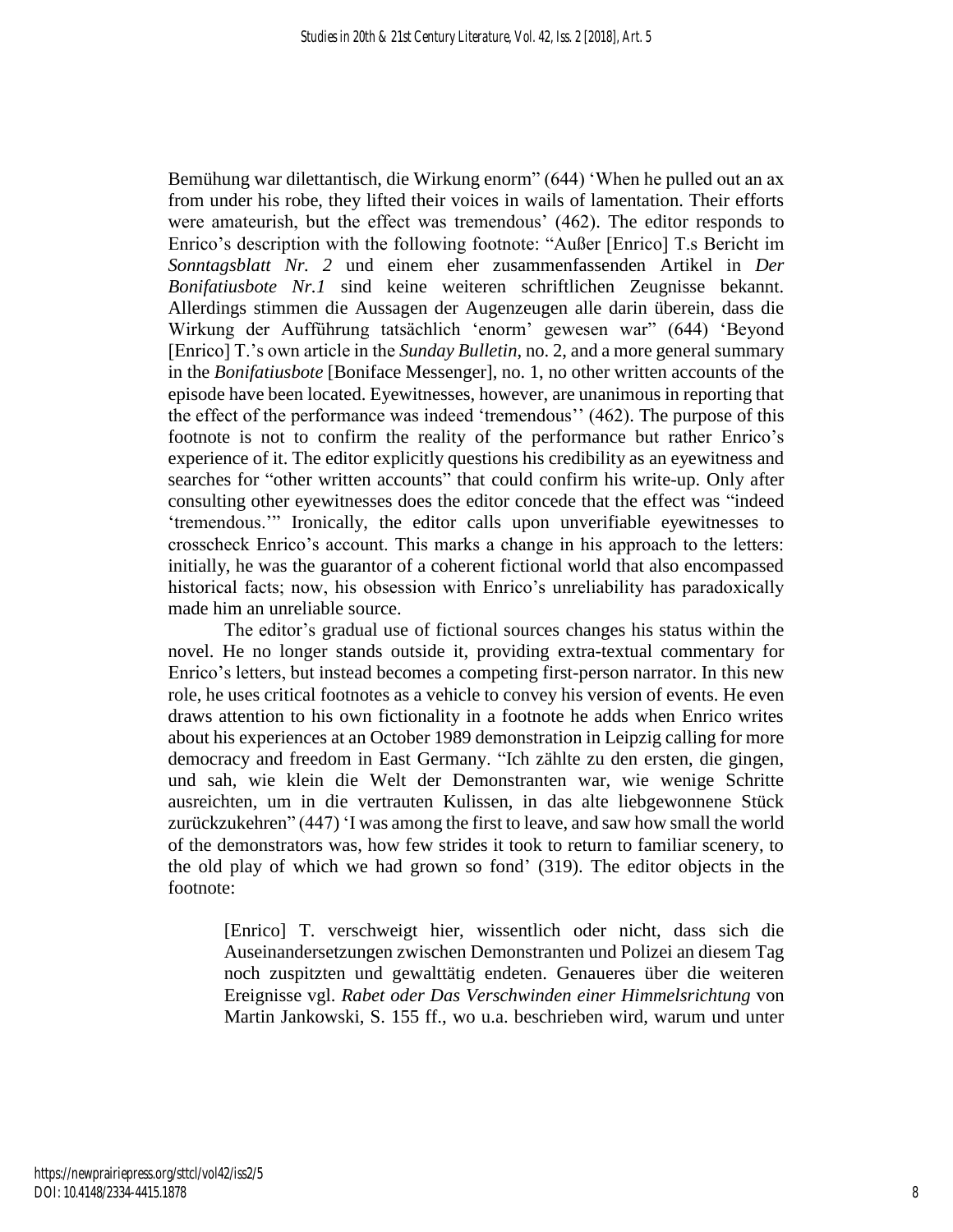welchen Umständen später auf ebenjener Demonstration erstmals "Wir sind das Volk" gerufen wurde. (447)

Whether intentionally or not, [Enrico] T. says nothing about the fact that the confrontation between the demonstrators and the police that day came to a head and ended in violence. For a more precise account of what occurred later, cf. Martin Jankowski, *Rabet oder Das Verschwinden einer Himmelsrichtung* ['Rabet, or the Disappearance of a Cardinal Direction'], p. 155 ff., including, among other things, why and under what circumstances the chant of "We are the people" was first taken up at this same demonstration. (319)

The editor accuses Enrico of withholding information—although he (the editor) leaves open the possibility that it might be unintentional—because Enrico does not provide the full details of the demonstration. The distance that separates Enrico and the editor, and the resources that the latter has at his disposal, provide the editor with a vantage point that allows him to judge Enrico's descriptions of events against more rigorous standards. This makes it even more curious that the editor does not cite extra-textual information to justify his intervention. Instead, he lists Martin Jankowski's novel, *Rabet oder Das Verschwinden einer Himmelsrichtung* (1999), as evidence against Enrico's account. The editor's choice of material is suggestive. By directing readers to a work of fiction, he ceases to act as a public intellectual and becomes a character—in two of the footnotes literally—offering his own versions of events.<sup>11</sup> On the occasions when he questions Enrico's trustworthiness as a contemporary eyewitness, he calls attention to the typical play of diverse perspectives in the epistolary novel. The initial set-up of the novel, in which the editor plays the omniscient narrator to the main character's partial viewpoint, is slowly revealed to be a competition between their two perspectives. Because the conflict emerges in the course of the novel rather than being visible from the beginning, the effect is not so much one of postmodern perspectival game-playing (though it is that as well) as of a more fundamental problem: how can we trust either private experience or public expertise to make sense of a complex event like German reunification?

### Schulze's Innovation in the Epistolary Novel Genre

Although the dual role of the editor is built historically into the epistolary novel, Schulze realizes this potential to a far greater degree than any author before him. A survey of some epistolary novels from their high point in the eighteenth century reveals that the function of the editor has been for the most part rather limited.<sup>12</sup> He appeared at the beginning of the novel to introduce the letters; he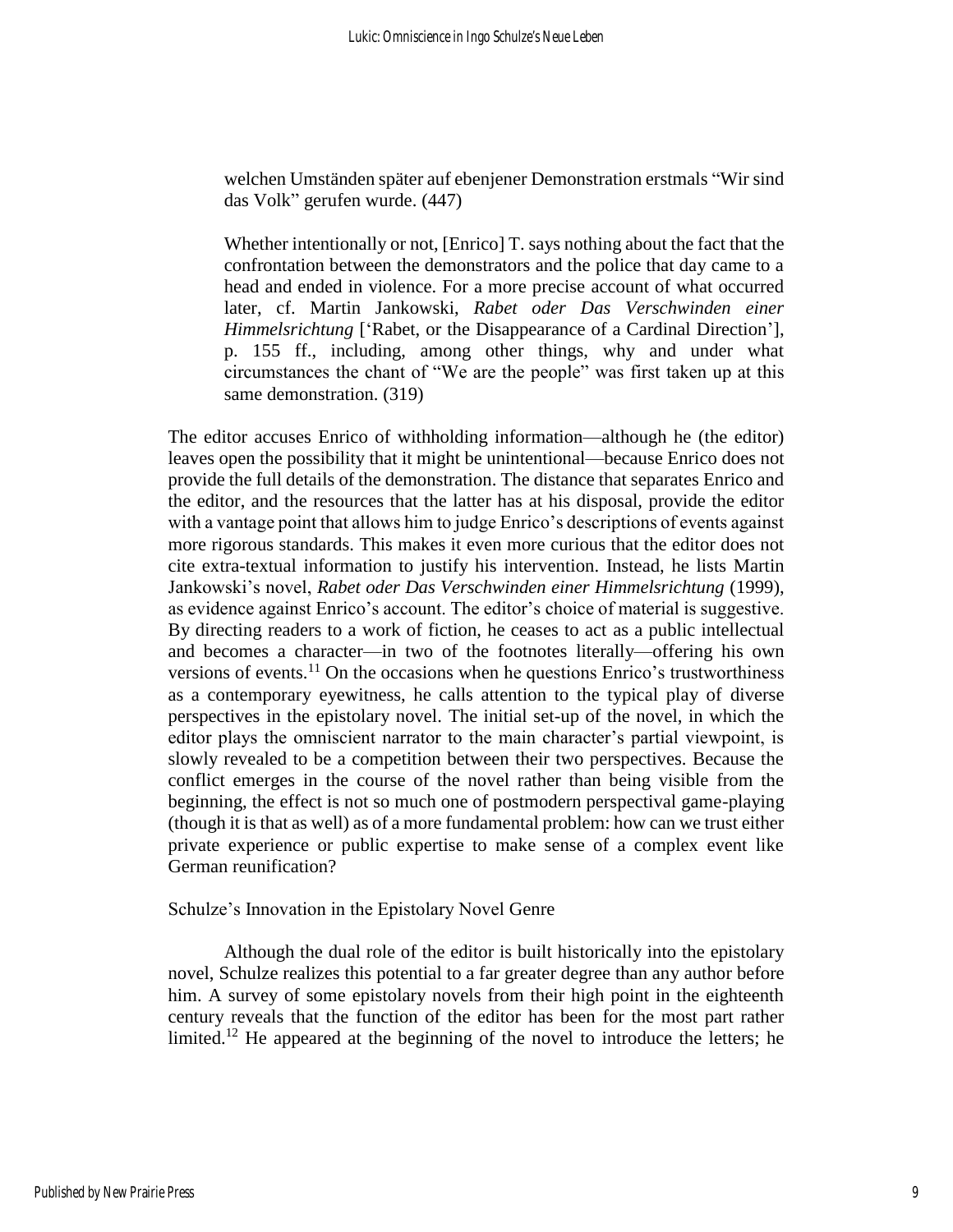occasionally attached footnotes where it was necessary to justify his discretion; and between letters he might explain why some were missing. The editor in these novels could best be described as another character, as Samuel Richardson's novel *Clarissa, or, the History of a Young Lady* (1748) illustrates. In Richardson's novel, the editor, John Belford, begins as a friend of one of the correspondents, Lovelace, and slowly comes to favor Clarissa above him. After Clarissa dies, her will enjoins Belford to collect the correspondence relating to her story, and his editorship testifies to his belief in her moral superiority over Lovelace. Thus, even though Belford does not overtly weight the scales toward Clarissa in his role as editor, he comes to this role as a participant and partisan in the drama.

The example of Richardson is instructive in one further regard: the editor of the epistolary novel is always operating as a proto-public intellectual, whether he chooses to emphasize this fact, as Rousseau does, or not. Terry Eagleton uses a Gramscian framework in his book *The Rape of Clarissa* (1986) to claim Richardson as an "organic intellectual" (2) of the rising bourgeoisie: he became an author late in life, as a sideline to his primary business as printer and publisher. He used his novels to lay out a vision of morality starkly at odds with the honor codes of the fading aristocracy, as his forthright prefaces attest. In the brief introduction to his novel *Pamela; or, Virtue Rewarded* (1740), Richardson promises that his work will "inculcate Religion and Morality," "give practical Examples," and "paint Vice in its true Colours," among other functions (3). Richardson's example is programmatic for the epistolary novel in the eighteenth century, even for an apparent outlier like Goethe's *Die Leiden des jungen Werther* (*The Sorrows of Young Werther*, 1747), in which the editor substitutes empathy for Richardson's morality. Schulze takes advantage of this role built into the epistolary novel and styles his editor self-consciously as a public intellectual who wants to share his knowledge of the East German past with presumably ignorant but well-intentioned readers.

In choosing to emphasize the editor's status as a public intellectual, Schulze engages with critiques of inefficiency and contrivance leveled against the epistolary genre in the nineteenth century by Realist critics suspicious of what they saw as its narrative deficiencies. Schulze rehabilitates the epistolary novel after it has been dismissed by Realist critics for its reliance on documents, which they claimed was unwieldy both narratologically and epistemologically. He turns this shortcoming into an advantage by making the editor's relationship to the letters the primary source of narrative interest. Hans Rudolf Picard echoes these critics when he argues that the editorial framing of the epistolary novel is a bad fiction that merely makes opinion and feeling look like fact and action:

eine aufklärerische oder sentimentale Selbstgewißheit beendet die sich in brieflicher Personalperspektive selbst schildernde Empfindsamkeit bzw.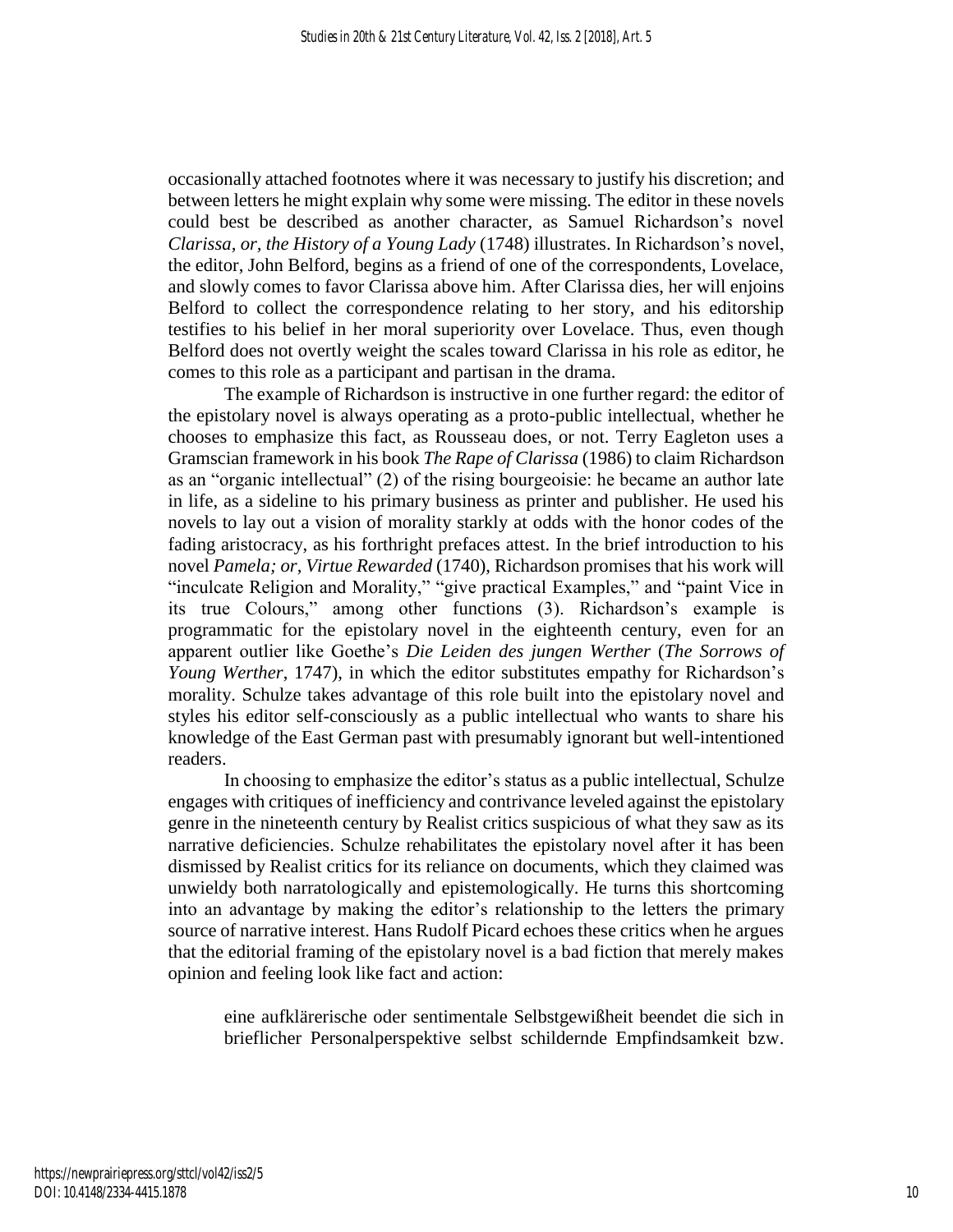Intellektualität. Der Roman wird zu erzählter Objektivität. Er verzichtet darauf, in naiver Weise der Realität den Rang abzulaufen, wie es der Briefroman tat, der sich mit dem Anspruch dokumentarischer Echtheit zu zieren vorgab. Er gibt sich als bewußt erzähltes Werk. (114)

an enlightening or sentimental self-assurance ends the sentimentality, or intellectuality, which described itself from an epistolary personal perspective. The novel becomes narrated objectivity. It stops naïvely competing with reality like the epistolary novel used to do with its claims of documentary authenticity. The novel presents itself as a self-consciously narrated work.<sup>13</sup>

The fiction that the letters were real, and that the correspondents were merely recording what had happened and how they had felt, is no longer tenable when the Realist novel comes into its own at the end of the eighteenth century. At the turn of the nineteenth century, Picard and, more recently, Catherine Gallagher, suggest that the reason for the decline of the epistolary novel and rise of the Realist novel had to do with a fundamental change in readers' understanding of the relationship between reality and fiction.<sup>14</sup> Whereas the letters in the epistolary novel were meant to appear as copies of existing reality, the Realist novel constitutes its fiction as reality. The resulting shift in understanding fictionality made the epistolary novel appear noticeably contrived and inefficient for two linked reasons: 1) letters provide a subjective perspective, so readers cannot be sure of the accuracy of their descriptions, unless 2) the editor provides multiple letters about the same event, a proceeding which in its turn is unwieldy. Schulze overcomes these charges of inefficiency and contrivance by experimenting with new forms of omniscient narration.

As Dawson has argued, the contemporary omniscient narrator performs his authority by framing the fictional world through extra-textual discourse. The interweaving of extra-textual commentary into the fictional world in the explanatory footnotes allows Schulze to circumvent the two deficiencies of the epistolary novel. The editor sidesteps the need for a large cast of characters by simply including factual content in the footnotes. In traditional epistolary novels, multiple characters share their perspectives on the same event, thereby achieving the effect of objective clarity. The use of explanatory footnotes considerably simplifies this narrative inefficiency. Furthermore, the extra-textual content of the footnotes grounds the pretense of the found documents in a shared reality. Although Enrico and his correspondents are fictional and thus the editor's fiction is guilty of the same metaphysical trappings as the classical epistolary novel, the framing is interwoven with historically verifiable references. Schulze thus avoids the contrivance of the epistolary genre by shifting the focus away from the letters to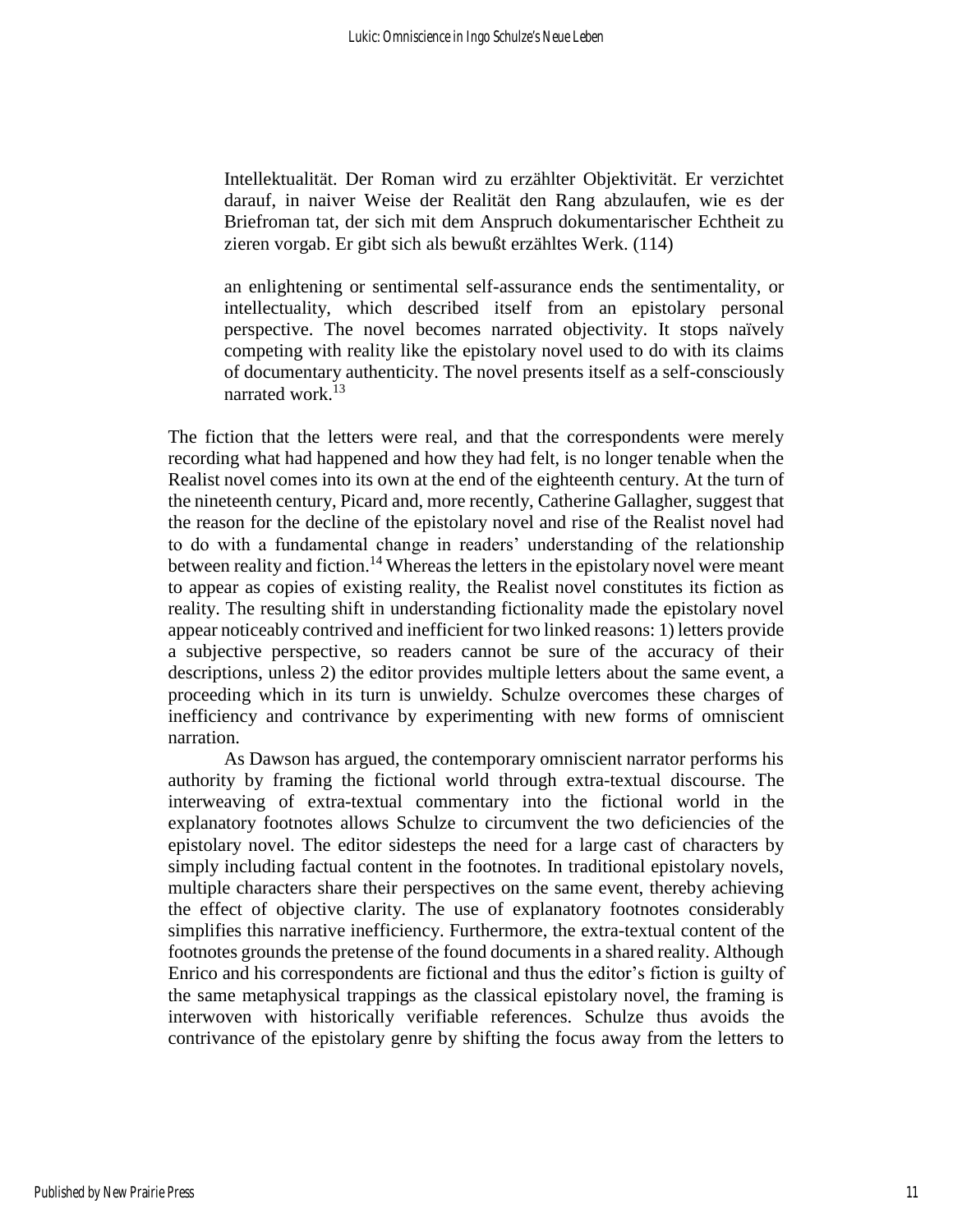the footnotes. The editor's frequent interventions confront readers with factual references to the GDR and prevent their absorption into the fictional world.

Whereas Schulze manages the inefficiencies and contrivance of Enrico's letters in his editor's explanatory footnotes, he reintroduces them in the critical footnotes. The multiple perspectives and documentary pretense reappear in these critical footnotes because the editor no longer provides extra-textual information, instead seeking to confirm or undermine Enrico's account of events. In the critical footnotes, the editor is unable to remain outside the fictional world and becomes another character in the novel. His status as an omniscient narrator depends on his mediation between the novel's fictional and extra-textual discourse; but when the editor corrects Enrico's version of events, he relies on intra-fictional sources, including his own experience. These accounts are obviously not verifiable in the same way as the facts he provides about the GDR. The editor can perform his authority only in the public sphere; his attempt to do the same in the private sphere arouses his readers' suspicion—not only that Enrico is not telling the whole truth, but also that the editor is too zealous in exposing Enrico as an unreliable narrator. Perhaps this explains the critics' reactions to the editor's footnotes, because certainly the charge of "geschwätzig-gehässig," 'chatty-catty,' which Christine Cosentino makes, applies to personal rather than public matters.<sup>15</sup> The editor's ambivalent relationship to the letters he glosses is symptomatic of his status in the fictional world. In the explanatory footnotes, he appears as the expert public intellectual, while in the critical footnotes, he appears as a second (antagonistic) character. The figure of the editor thus embodies both the contemporary trend toward using omniscient narration and the limits of this narrative style.<sup>16</sup>

### Rethinking the *Wenderoman*

Schulze's editor's performance of omniscience transcends purely narratological concerns and intervenes in the debates about the so-called *Wenderoman*. Despite his dual role, the editor pursues but one goal, namely, to relate the unified history of the end of the GDR. In his role as a public intellectual, he situates Enrico's letters in official accounts of German reunification. When the letters fail to align with his expectations, however, he slides into the fictional world and offers his own version of events. The editor's movement between the fictional and extra-textual discourse points to the conclusion that the inevitable pettiness of personal experience has frustrated large-scale understandings of German reunification. Enrico's letters were never meant to be representative of the events preceding and following the fall of the Berlin Wall; nevertheless, the editor presses them into service as historical documents that testify to the current consensus of what those events meant. By highlighting the disjunction between Enrico's original intentions and the editor's use of his letters, Schulze tries to end the interminable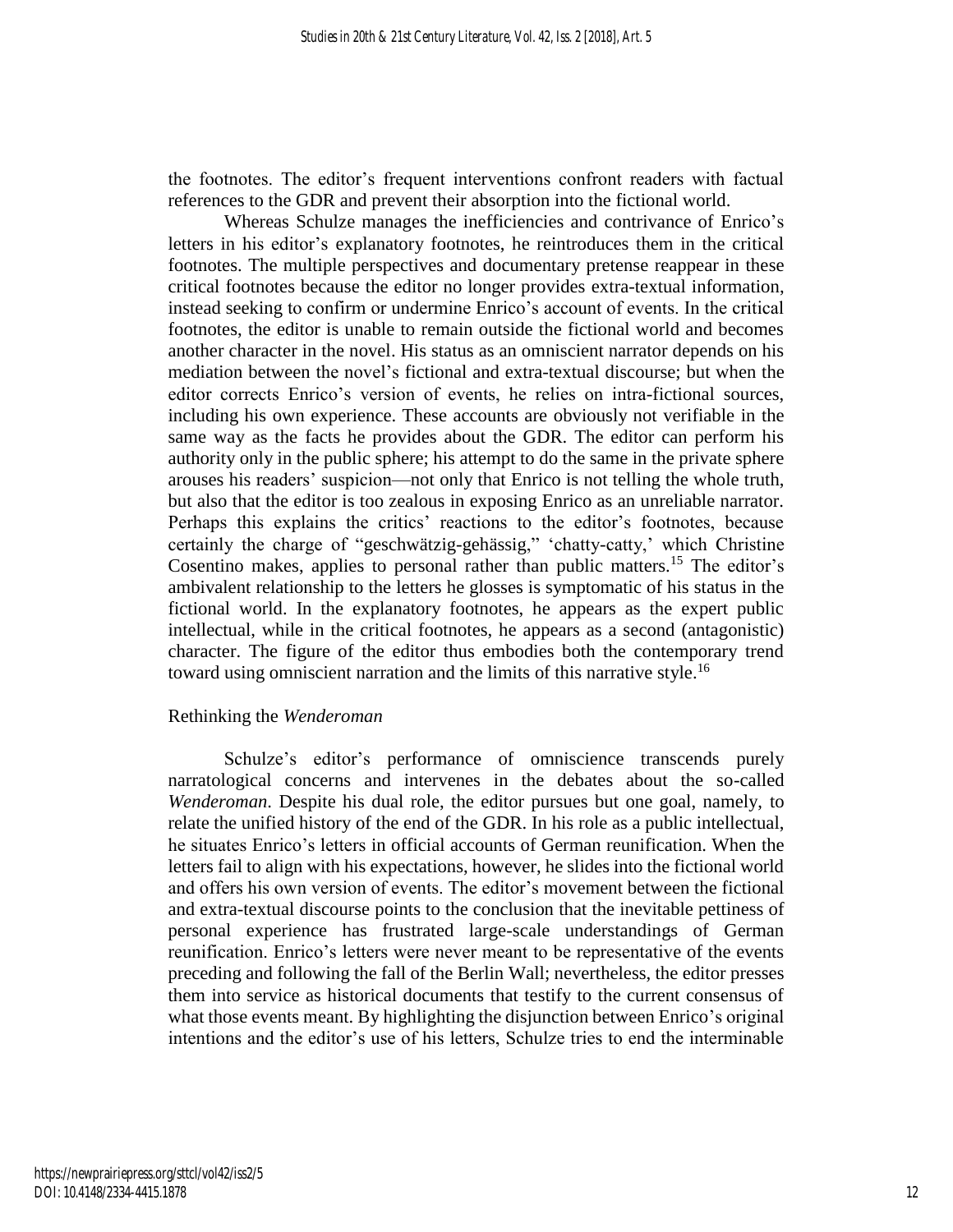discussion of the *Wenderoman* by writing one that brings to light the processes that have obstructed its realization.

Schulze uses the editor's questionable performance as a public intellectual in *Neue Leben* to critique the desire for omniscience in the historical reconstruction of German reunification. Enrico's letters, in their mix of present-day concerns and the story of his life, are indeed a private allegory of this time, although Schulze is subtle enough to avoid the banal signposts of November 9, 1989 and October 3, 1990. The editor is not wrong to read the letters as a novel or to see the parallel they trace to the events of German reunification. As a reader, he has every right to do so, and the letters themselves make a compelling case for him. He is, however, wrong to comment on them as he does, so that he might make his preferred narrative the predetermined conclusion of his retrospective omniscience. The result of Schulze's authorial critique is to uphold the editor's work as a reader, but not as a narrator, and more broadly, to claim, contentiously, that German reunification can only be read, never told.

The editor's role as a public intellectual explains Schulze's otherwise puzzling decision to write a *Wenderoman* as an epistolary novel in 2005. While Anglo-American novelists, according to Dawson, focus on reclaiming their lost cultural capital through omniscient narration, Schulze uses it to address more overtly political matters. The competing perspectives that emerge between his editor and Enrico raise questions about authorship in a broad sense: who has the right to tell the history or histories of the GDR, its end, and reunification with West Germany?

### Acknowledgments

I would like to thank Claudia Breger for inspiring the original paper and Chris Chiasson for his comments on the many rewrites. Finally, I also want to extend my gratitude to one of the reviewers who read the manuscript twice and both times provided invaluable feedback.

### **Notes**

1. Yvonne Pietsch's brief analysis of the editor's footnotes focuses on the editor as a Romantic figure, without taking into account how he narrates through the footnotes.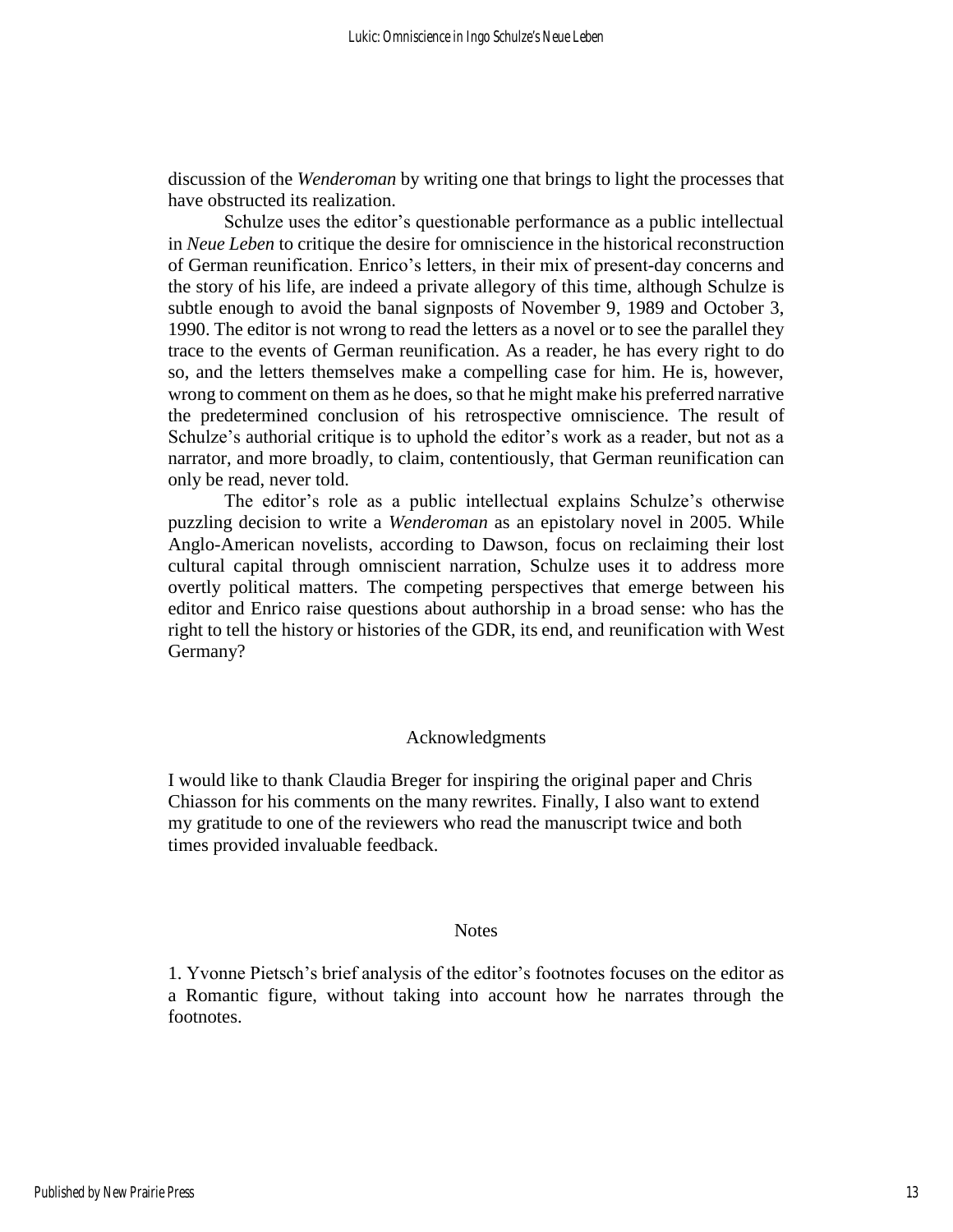2. See the letters from May 26 and June 16 in Goethe's Die Leiden des jungen *Werthers* (*The Sorrows of Young Werther*, 1774) for an example of an editor using footnotes to justify his discretion. For an example of an editor using insertions between letters (rather than footnotes) to explain missing links in the correspondence, see the end of Letter XXXI in Samuel Richardson's *Pamela; or, Virtue Rewarded* (1740). Rousseau's *La Nouvelle Heloise* (1761) is a notable exception to the sparing use of footnotes in these other novels. Here, the editor intervenes frequently, adding 163 footnotes, and performs some of the same functions as Schulze's editor. Space does not permit me to compare these works in greater detail.

3. See Grabbe, Sieg, Cosentino, and Ledanff, for example. For more general discussions of *Neue Leben*, see Lutz, Plowman, and Twark.

4. My translation.

5. See Eagleton 7.

6. My suspicion is that he is right, because he would have to discuss God's relationship to the world, as broadly outlined by theism and deism. See Smart 8.

7. See Frank Thomas Grub for a comprehensive discussion of the debates surrounding the *Wenderoman* and its failure to materialize immediately after the fall of the Berlin Wall.

8. In the *Baedeker Reiseführer Thüringen*, Stahn gives the following description of the Altenburg towers, which is very similar to the one that the editor gives: "Die sogenannten Roten Spitzen sind das Wahrzeichen der Stadt . . . . Kaiser Friedrich I. Barbarossa, Stifter des Klosters, soll bei der Einweihung der Kirche 1172 zugegen gewesen sein und sein roter Bart als Vorbild für die Farbgebung gedient haben" (130) 'The so-called Red Tips are the hallmark of the city . . . . Frederick I, Holy Roman Emperor, the founder of the convent, was supposedly present at the inauguration of the church in 1172 and his beard served as the basis for the color selected for the towers' (My translation).

9. See Müller-Enbergs for a description of this TV show.

10. For more information about the "welcome money," see Hosfeld.

11. In the German edition, see the footnotes on pp. 206 and 315. In the English translation, see pp. 143 and 224.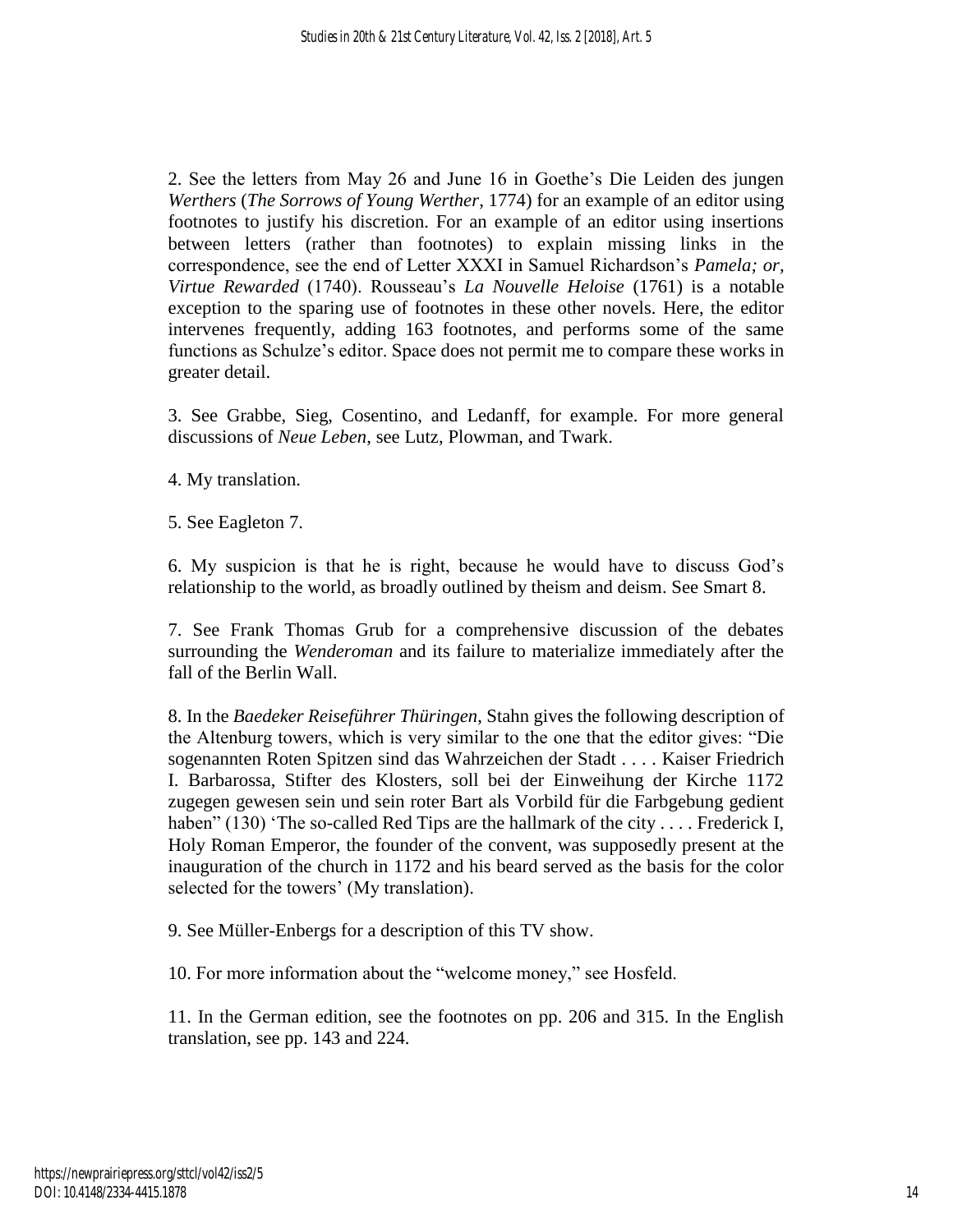12. See Altman, Black, and Beebee for an overview of the epistolary novel.

13. My translation.

14. See Gallagher 345-46.

15. My translation.

16. See Breger for a comparable reading of omniscient narration in another novel about German reunification, Uwe Tellkamp's *Der Turm* (*The Tower*, 2008).

# Works Cited

Altman, Janet Gurkin. *Epistolarity: Approaches to a Form*. Ohio State UP, 1982.

Beebee, Thomas. *Epistolary Fiction in Europe, 1500 – 1850*. Cambridge UP, 2006.

- Black, Frank G. *The Epistolary Novel in the Late Eighteenth Century: A Descriptive and Bibliographical Study*. U of Oregon P, 1940.
- Breger, Claudia. "On a Twenty-First Century Quest for Authoritative Narration: The Drama of Voice in Uwe Tellkamp's *Der Turm*." *The Germanic Review*, vol. 86, no. 3, 2011, pp. 185-200.
- Cosentino, Christine. "Ingo Schulzes Monumentalroman 'Neue Leben': Eine simple Geschichte im neuen Gewand." *Glossen*, vol. 24, 2015, [http://www2.dickinson.edu/glossen/heft24/Neue-Leben.html.](http://www2.dickinson.edu/glossen/heft24/Neue-Leben.html) Accessed 5 January 2018.

Culler, Jonathan. "Omniscience." *Narrative*, vol. 12, no. 1, 2004, pp. 22-35.

Dawson, Paul. *The Return of the Omniscient Narrator: Authorship and Authority in* 

*Twenty-First Century Fiction*. Ohio State UP, 2012.

- Eagleton, Terry. *The Rape of Clarissa: Writing, Sexuality and Class Struggle in Samuel Richardson*. 2nd ed., U of Minnesota P, 1986.
- Gallagher, Catherine. "The Rise of Fictionality." *The Novel, Volume 1: History, Geography, and Culture*, edited by Franco Moretti, Princeton UP, 2007, pp. 336-63.
- Goethe, Johann Wolfgang. *Die Leiden des jungen Werthers*. Edited by Waltraud Wiethölter, Deutscher Klassiker Verlag, 2006.
- Grabbe, Katharina. *Deutschland – Image und Imaginäres: Zur Dynamik der nationalen Identifizierung nach 1990*. De Gruyter, 2014.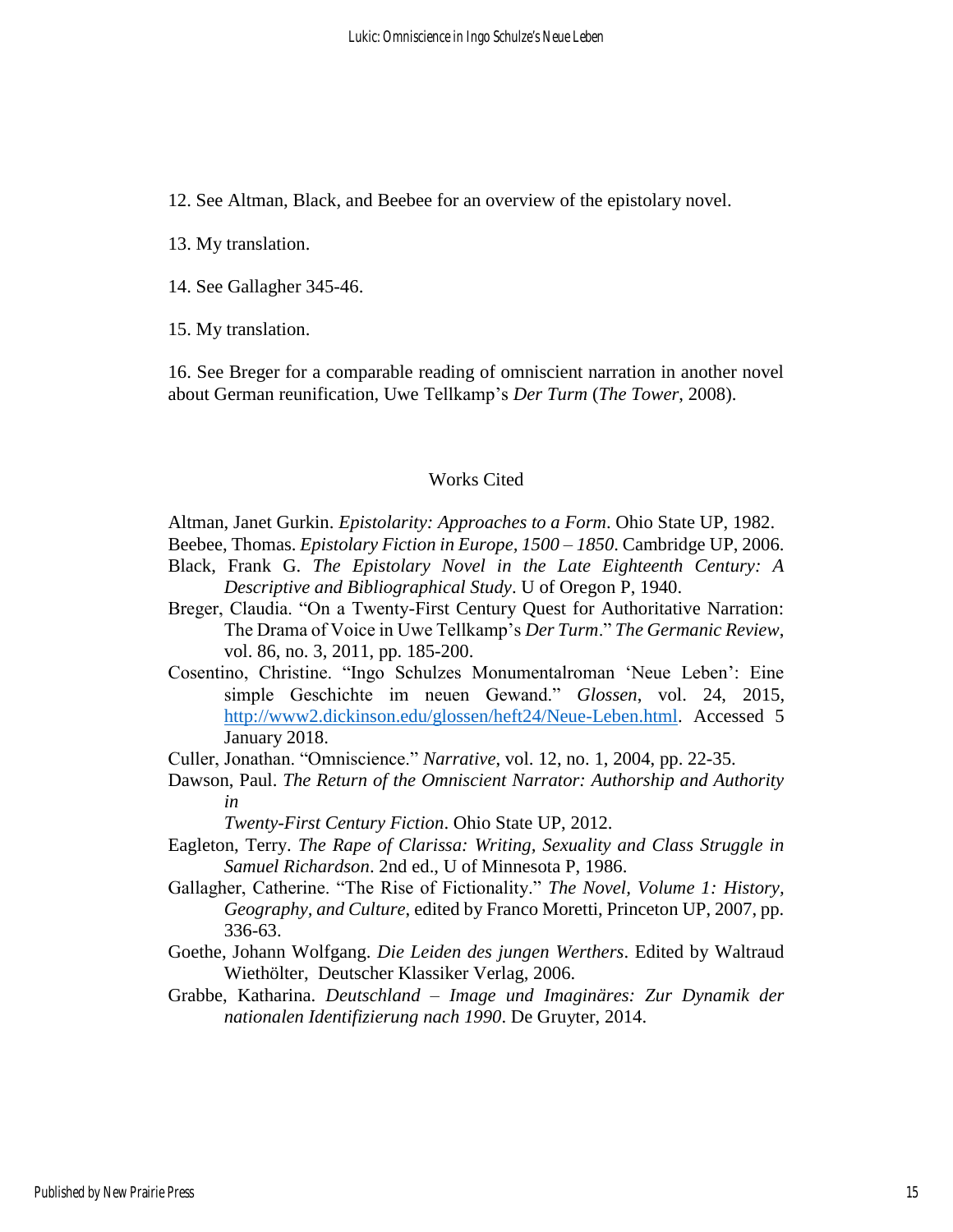- Grub, Frank Thomas. *'Wende' und 'Einheit' im Spiegel der deutschsprachigen Literatur: Ein Handbuch*. Vol. 1, De Gruyter, 2003. 2 vols.
- Hosfeld, Rolf, and Hermann Pölking. *Die Deutschen: 1972 bis Heute. Auf dem Weg zur Einheit und Freiheit. Zeitreise in Bildern und 3 DVDs.* Piper, 2007.
- Ledanff, Susanne. "Neue Formen der 'Ostologie' Abschied von der 'Ostologie'? Erinnerungen an Kindheit und Jugend in der DRR und an die Geschichtsjahre 1989/90." *Seminar: A Journal of Germanic Studies*, vol. 43, no. 2, 2007, pp. 176-93.
- Lutz, Daniel. "Handeln und Verwandeln: Die Koexistenz von Schriftsteller und Unternehmer in Ingo Schulzes *Neue Leben*." *Ingo Schulze*, special issue of *Text + Kritik*, vol. 193, 2012, pp. 65-72.
- Müller-Enbergs, Helmut, Jan Wielgohs, and Dieter Hoffmann. *Wer War Wer in der DDR? Ein Biographisches Lexikon*. Links, 2000.
- Picard, Hans Rudolf. *Die Illusion der Wirklichkeit im Briefroman des achtzehnten Jahrhunderts*. Carl Winter Universitätsverlag, 1971.
- Pietsch, Yvonne. "Der 'Hundeblick' des Kommentators Kommentierung und Herausgeberfiktion in Ingo Schulzes *Neue Leben*." *Literatur der Jahrtausendwende: Themen, Schreibverfahren und Buchmarkt 2000*, edited by Evi Zemanek and Susanne Krones, transcript Verlag, 2008, pp. 331-42.
- Plowman, Andrew. "Experience, Military Fiction, and the Shameful Self in Ingo Schulze's *Neue Leben*." *The Self in Transition: East German Biographical Writing Before and After Unification*, edited by David Clarke and Axel Goodbody, Rodopi, 2012, pp. 253-66.
- Reinert, Jochen and Uwe Kalbel. "Demokratische Veränderungen in DDR und CSSR fördern Zusammenarbeit: DDR-Repräsentanten im Meinungsaustausch mit Spitzenpolitikern aus Prag." *Neues Deutschland*, vol. 45, no. 2, 3 January 1990, pp.1.
- Richardson, Samuel. *Clarissa, or the History of a Young Lady*. Edited by Angus Ross, Penguin Classics, 2004.
- ---. *Pamela; or, Virtue Rewarded*. Edited by Albert J. Rivero, Cambridge UP, 2011.
- Rousseau, Jean-Jacques. *Julie, or the New Heloise*. Translated by Philip Stewart and Jean Vaché, UP of New England, 1997.
- Schulze, Ingo. *Neue Leben: Die Jugend Enrico Türmers in Briefen und Prosa. Herausgegeben, kommentiert und mit einem Vorwort versehen von Ingo Schulze*. Berlin Verlag, 2005.
- ---. *New Lives: The Youth of Enrico Türmer in Letters and Prose. Edited and with Commentary and Forward by Ingo Schulze*. Translated by John E. Woods, Alfred A. Knopf, 2008.
- ---. "Man wird ständig überrascht: Ein Gespräch mit dem Berliner Ingo Schulze über seinen neuen Roman." Interview with Uta Beiküfner, *Berliner Zeitung*, 11 October 2005, p. 23.